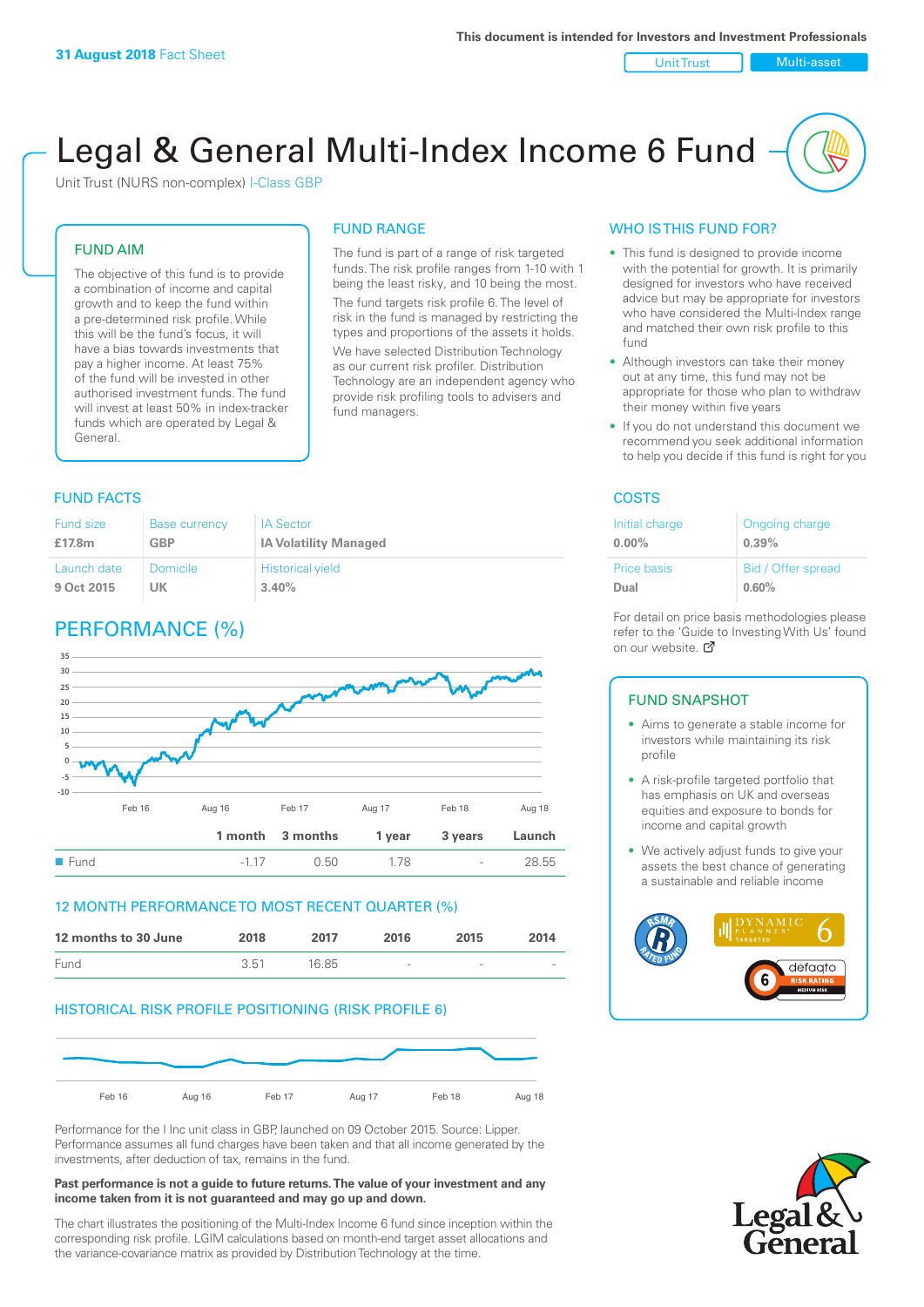# Legal & General Multi-Index Income 6 Fund

Unit Trust (NURS non-complex) I-Class GBP

## PORTFOLIO BREAKDOWN

All data source LGIM unless otherwise stated. Totals may not sum due to rounding.





#### FUND MANAGERS

The fund managers have responsibility for managing the multi-index fund range. They are part of the Multi-Asset Funds (MAF) team in LGIM. This team focuses on designing and managing multi-asset funds that are tailored to match the specific objectives of various client types. The team sits within a wider Asset Allocation team which combines both depth of experience with a broad range of expertise from different fields, including fund management, investment consulting and risk management roles.

# TOP 10 HOLDINGS (%)

| <b>L&amp;G UK Index Trust</b>                                    | 9.2 |
|------------------------------------------------------------------|-----|
| <b>L&amp;G US Index Trust</b>                                    | 8.0 |
| L&G Emerging Markets Government Bond (US\$) Index Fund           | 8.0 |
| L&G Emerging Markets Government Bond (Local Currency) Index Fund | 7.9 |
| iShares UK Dividend UCITS ETF                                    | 7.8 |
| L&G European Index Trust                                         | 6.4 |
| <b>L&amp;G Pacific Index Trust</b>                               | 6.2 |
| L&G High Income Trust                                            | 6.2 |
| L&G UK Property Fund                                             | 4.6 |
| <b>LGIM Global Corporate Bond Fund</b>                           | 4.5 |